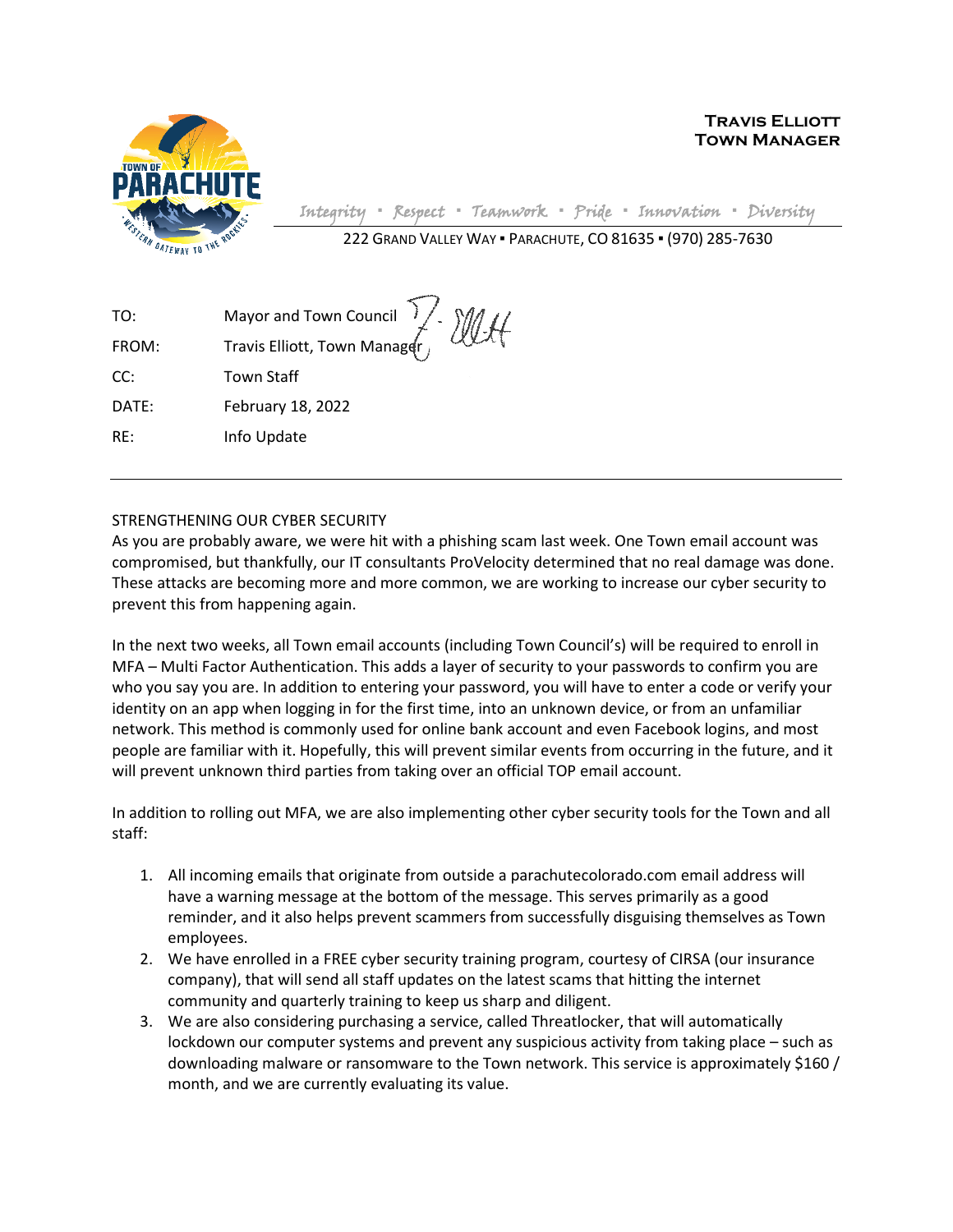## TRASH TALK

We received three bids to our Request for Proposals (RFP) for the town-wide solid waste hauling services. All three were very close in price, and using various criteria, the review committee has selected our current contractor, Dependable Waste Services, to continuing providing this service. We are providing them with an 'Intent to Award' notification, and their contract will be subject to Town Council approval at the March meeting.

## IF IT QUACKS LIKE A DUCK

We received a request from a Town resident to keep ducks on their property. Although the PMC allows for and has special conditions for chickens, it doesn't speak to their waterfowl companions - ducks. After much deliberation, we have decided to allow for the resident to keep ducks, subject to the same restrictions that are applied to chickens (less than six, no nuisances, kept in an enclosure, etc.). Please let me know if you have any questions or concerns.

## TID BITS:

- We are preparing for our annual audit process. As you probably know, this external third-party review verifies our books and financial procedures to ensure we are keeping the Town resources safe and secure. The auditors may request interviews with members of the Town Council, but we will let you know.
- The Town will be publishing our scholarship program application, which will award \$500 scholarships to up to three students. Details will be available on our website, parachutecolorado.com.
- Staff are continuing to review the first full draft of the Comprehensive Plan. We hope to present it to the Planning Commission and Town Council next month, and we will be gathering additional community feedback before it is considered for formal adoption by Council later this year.
- We will be posting two excellent TOP employment opportunities to the Town website in the next couple of weeks: a Solid Waste Worker position and a Seasonal Parks Maintenance position. Please help us spread the word and recruit.
- We have published a Request for Proposals (RFP) for the Cardinal Way Parklet at Wasson-McKay park. Qualified contractors can find details to submit a bid on our town website, parachutecolorado.com, under the public works page.
- (Virtual) Municipal Court was held on Monday.
- Public works will be busy with projects this summer. They are prepping for a variety of projects, including, but not limited to, street crack filling, building / installing multiple public restrooms, and the Cardinal Way parklet.
- Public Works will also be busy completing a Traffic Flagging certification training, which is held through CIRSA. We are partnering with the Town of DeBeque and the City of Rifle to coordinate the course with all of our respective crew members.
- The Police Department has new body cams up and running. The department is also working on updating their recording and use policy along with it.
- ICYMI, there was an excellent interview on KSUN radio Wednesday morning with the new Town Manager.
- Mark your calendars:
	- o Parachute Pick Up is Friday, April 29 and Saturday, April 30
	- o Rockmaggedon returns: Friday, June 3 Saturday, June 4.